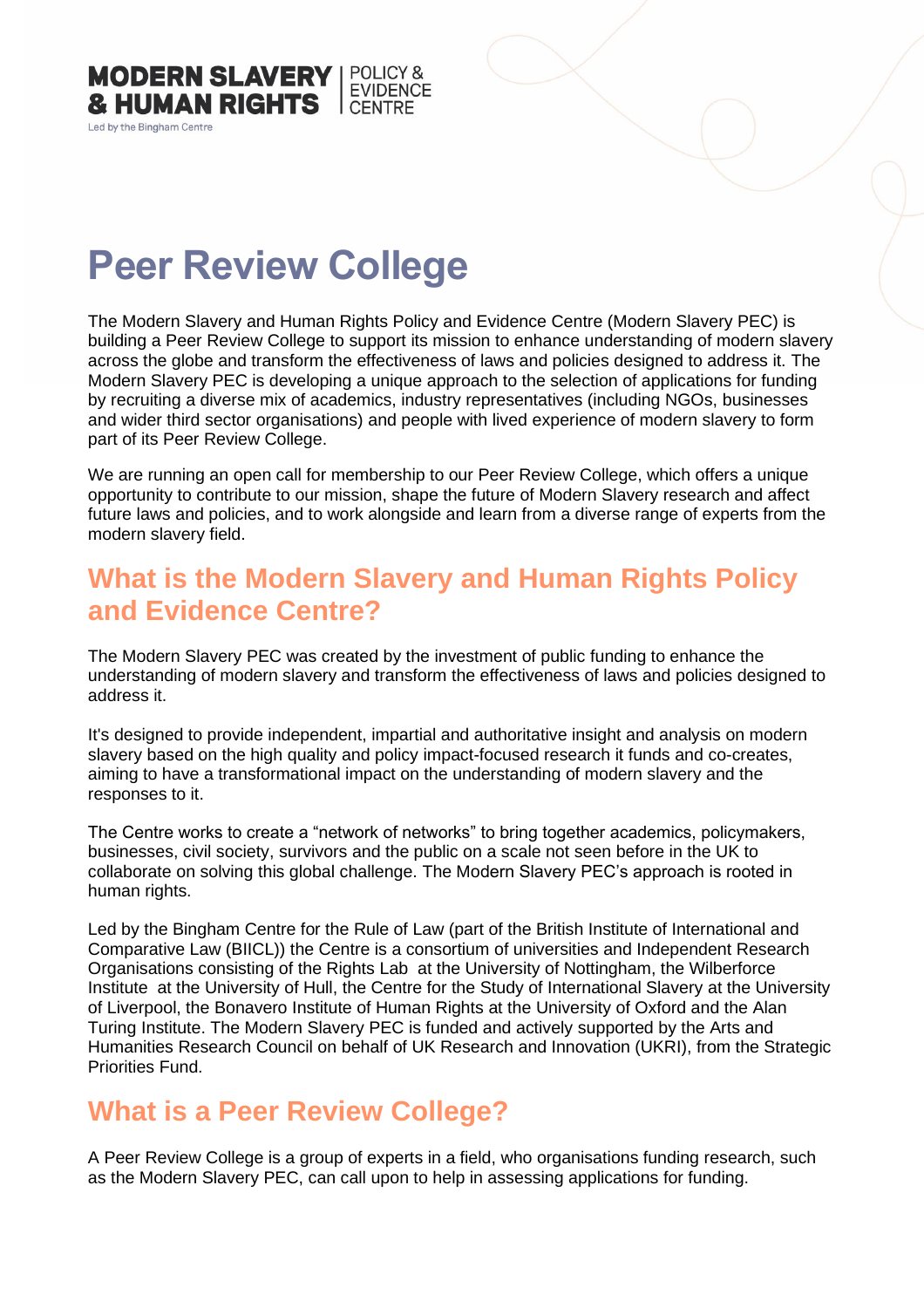The Peer Review College will play a key role in ensuring that the Modern Slavery PEC continues to fund high quality research. Members of the Peer Review College will review applications to our [funding calls](https://modernslaverypec.org/latest?type=proposal) and participate in our decision panels for these in order to make informed, impartial and robust recommendations for which project to fund.

Whenever we need to build a panel, we will invite suitable members, based on area of expertise, to be panel members. For each panel, we will aim to select members from across a range of the groups listed above, with knowledge and expertise relevant to the funding call in question. Panel chairs will also be drawn from the College. We would also draw moderators from the Peer Review College where necessary.

Panel chairs lead the meeting, facilitate panel discussions and ensure panel decisions are delivered fairly, and in accordance with the Modern Slavery PEC's policies and strategies. They ensure decisions are clearly and correctly reported to the Modern Slavery PEC.

Where necessary, after panel meetings, moderators will step in to review panel decisions, ensuring the decision-making process was fair and led to the correct funding decisions.

## **Who are we looking for?**

Traditional Peer Review Colleges are composed primarily of academics. However, the Modern Slavery PEC wants to ensure that a diversity of types of organisations and people are represented in our panel to help us make funding decisions. The Modern Slavery PEC Peer Review College will be unique, making the diversity of its College and its panels a priority, notably through the inclusion of people with lived experience. Therefore, we invite applications from the following groups:

- Academics, including early career researchers, with expertise in modern slavery
- Representatives of NGOs
- Representatives of businesses
- Representatives of wider third-sector organisations
- People with lived experience of modern slavery. The Modern Slavery PEC is establishing a Lived Experience Advisory Panel in late 2022. When the Panel is set up, we will work with them to determine how they want to work with the Peer Review College.

We do not require applicants to have previous experience participating in funding panels or reviewing research applications. We intend the college to be composed of a mix of people with experience of funding panels and of members who are new to it and who will benefit from the opportunity to develop their experience. Full training will be provided to all members.

We are particularly interested in expressions of interest from experts and academics who have not engaged with the Modern Slavery PEC before. The Modern Slavery PEC is committed to being inclusive and diverse, and particularly encourages expressions of interest from women, people with disabilities, Black, Asian, and minority ethnic applicants, LGBTQ+ applicants and other minorities, as well as those who have been directly affected by modern slavery.

#### **What will we expect from members of the College?**

We would expect all members to participate in at least one panel per year, which would entail a minimum time commitment of 2 days' work per year (subject to the Modern Slavery PEC matching College members with a relevant funding call).

We would expect that all members participate in the training that we provide before they participate in a panel. This training will be remunerated. We also expect members to sign a document stating that they agree to standards of good practice for reviewers.

We will refresh the College every three years through new recruitment cycles. We'd therefore appreciate that members aim to stay in the College for this time-period, however, they are free to withdraw at any point.